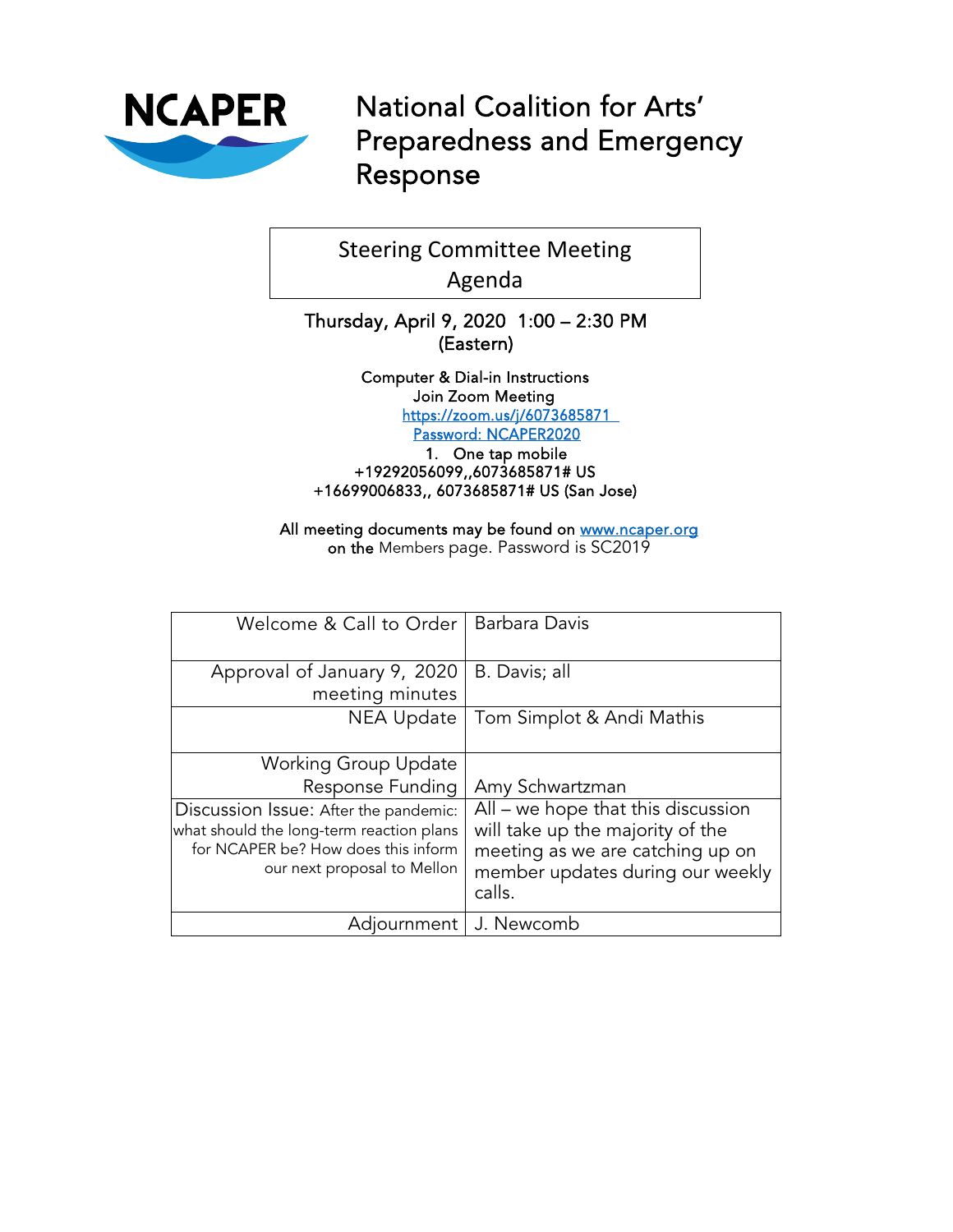

### Executive Director Update from Jan Newcomb April 3, 2020

### ADMINISTRATION

Worked with South Arts in the preparation of the 2019 Interim Report to the Mellon Foundation on the NCAPER funding which ends in April 2021. Attached is the flyer that I produced for Susie Surkamer who met (virtually) with Susan Feder in mid-March to discuss, in part, the first quarter activities of NCAPER.

Fundraising Working Group (S. Surkamer, M. Royce, K. Takeda, E. Torres, J. Newcomb, M. O'Toole) met March 11 to discuss the NEA proposal, ideas for engaging other funders prior to our applying for a Phase II proposal to the Mellon Foundation. With the assistance of South Arts, NCAPER has applied to the National Endowment for the Arts to contract for the creation of a written guide for the arts sector that translates FEMA & SBA guidelines and those of other agencies regarding regulations, procedures and forms to be used, before, during, and after a national disaster. The funding will also support research, review and documentation of resources, case studies and other information including the effectiveness of the Cultural Placekeeping Guide as an assessment of the arts sector's state of resilience.

#### COVID-19 RESPONSE

Advocacy: Since early March I have been asked to participate in several webinars and numerous online meetings and have been interviewed by the NY Times and Dance Magazine. Heather Pontonio of the Tremaine Foundation asked me to join the Cultural Advocacy Group and participate in the weekly calls regarding national advocacy efforts to support particularly the development and passage of Phase III of the emergency disaster funding legislation. I am also participating in the COVID-19 Artist Support weekly phone calls.

Technical Assistance: As a result of the uptick in our website views, we have received numerous messages from artists and representatives of arts organizations seeking information on resources to help them during the pandemic. Our automatic response to new website "sign-ups" informs artists how to connect to various emergency relief funds and other websites. Often, they receive a personal response from us to redirect them to a specific resource. I have received calls from participants I met during workshops in the past year.

| NCAPER WEBSITE ANALYTICS 3/31/2020 |                                              |  |  |  |
|------------------------------------|----------------------------------------------|--|--|--|
| <b>NCAPER POSTS</b>                | Prior to January 2020   January – March 2020 |  |  |  |

### MARKETING – SOCIAL MEDIA REPORT – Meghan O'Toole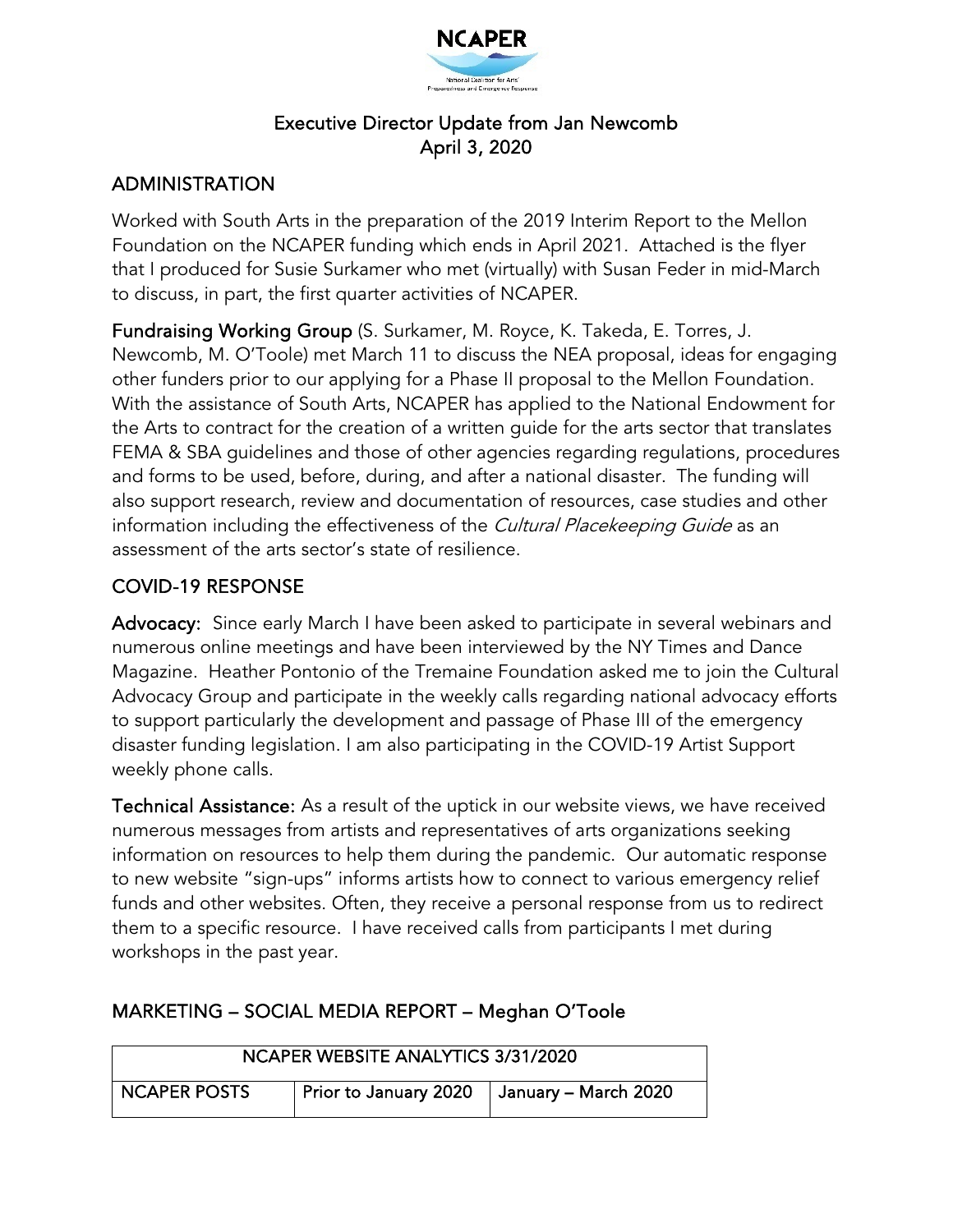| Blog views                                                                                                       | $1 - 17$                                                                                                                                        | 80-410         |
|------------------------------------------------------------------------------------------------------------------|-------------------------------------------------------------------------------------------------------------------------------------------------|----------------|
| <b>Blog Shares</b>                                                                                               | 0                                                                                                                                               | 10             |
| <b>Website Visits Close</b><br>to 50% of visits came<br>from Social Media<br>and other sources<br>linking to us. | 584 in January                                                                                                                                  | 6,294 in March |
| Facebook                                                                                                         | March: Post reach up 154%; Engagements up<br>56%; Page likes up 250%                                                                            |                |
| Instagram & Twitter                                                                                              | Analytics not available for either account. Visibility<br>has been increased but better content needs to be<br>created and followers increased. |                |

#### Ideas for upcoming Social Media and Blog Content

- 1) Create and feature a headshot/or Org logo and quote from each SC member regarding their work of arts preparedness and emergency response (we could focus on COVID response)
- 2) A short blog from SC member could be attached to these
- 3) Find Artists or Arts Leaders willing to create content and "takeover" NCAPER Instagram – share on all of our social media platforms and create a blog for each "takeover."

### CONFERENCES & ON-SITE WORKSHOPS

As you may have expected, nearly all of the national conferences to which NCAPER/PAR/ArtsReady had applied have either been canceled, postponed or are being re-worked into a virtual format. Although we participated in APAP and Chamber Music America conferences in January, we have had no traveled to any other since then. However, Dance USA may be interested in PAR/NCAPER's involvement in a virtual conference. And, I have been asked to participate in the online Art and Social Activism Festival on a Instagram Live chat, Monday, April 27 at 1:00 PM. [www.artandsocialactivism.com](http://www.artandsocialactivism.com/)

#### Respectfully submitted,

Jan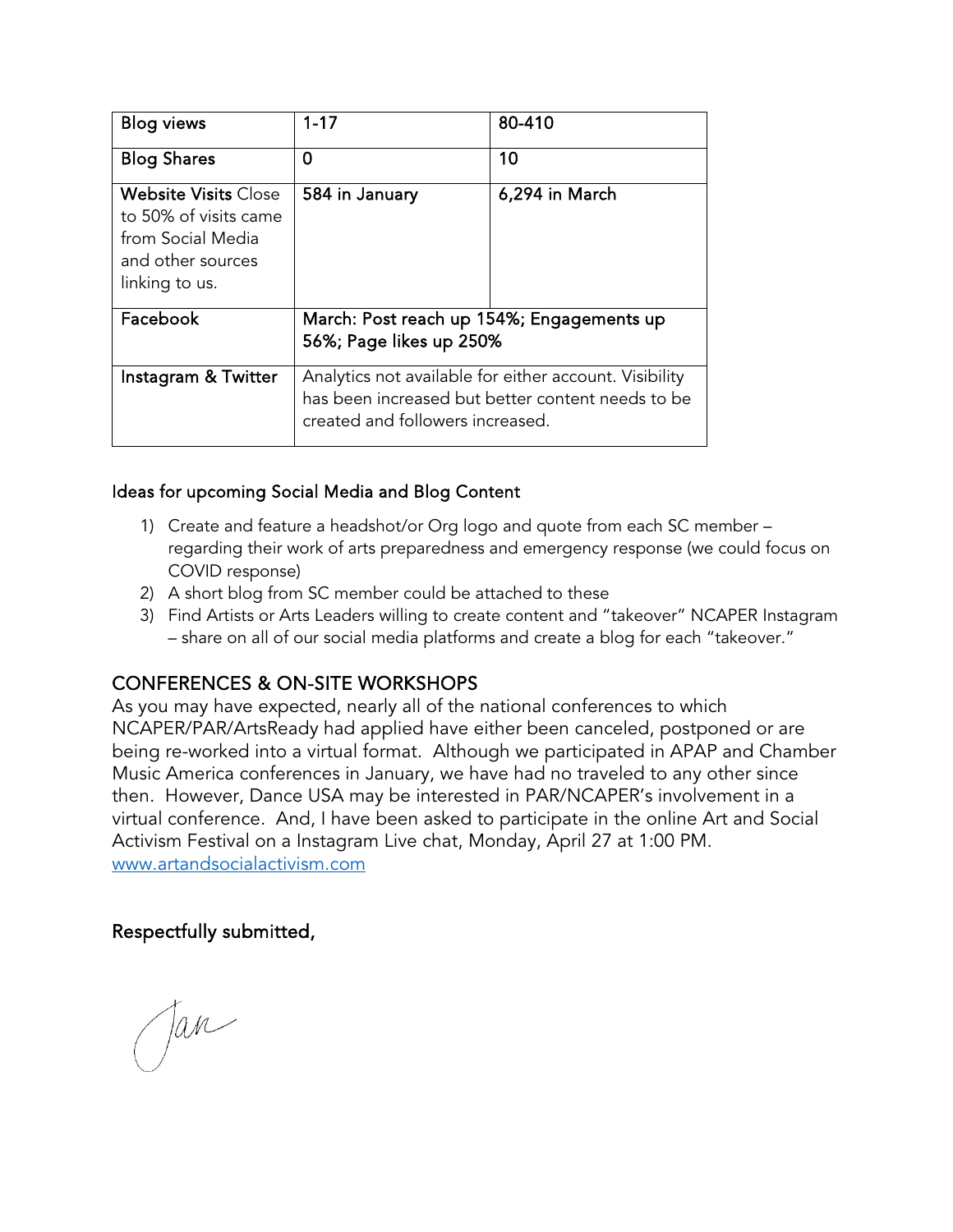

NATIONAL COALITION FOR ARTS' PREPAREDNESS & EMERGENCY RESPONSE Building Resiliency in the Arts Sector

# NCAPER is prepared to help.

# **[www.NCAPER.org](http://www.ncaper.org/)**

# **COORDINATE**

NCAPER serves as the national arts responder: using both high touch & high-tech methods to facilitate phone calls, webinars and onsite visits that connect the arts sector with funders and service organizations to support the field with noncash assets during the response and recovery phases after disasters and crises.

# **CONNECT**

NCAPER seeks opportunities with national partners (PAR, CERF+, The Actors Fund, MusiCares, etc.) to foster more programming, funding, and services that support and build the resilience of the arts industry.

# **COMMUNICATE**

NCAPER collects lessons learned and case studies from arts and cultural leaders and publishes and produces materials that communicate the need for different types of responses to promote better disaster preparedness and training.

# COALITION STEERING COMMITTEE

The Actors Fund Barbara Davis

Americans for the Arts Ruby Lopez Harper

CERF+ Cornelia Carey James Hafferman

Grantmakers in the Arts Eddie Torres

Joan Mitchell **Foundation** Kay Takeda Lilia Sterling

MusiCares Debbie Carroll Jennifer Leff

Nat'l Endowment for the Arts Tom Simplot Andi Mathis

National Performance Network Stephanie Atkins

NY Foundation for the Arts Michael Royce

Nat'l Assembly of State Arts **Agencies** Pam Breaux



Performing Arts Readiness Project Tom Clareson

South Arts/ArtsReady Susie Surkamer Mollie Quinlan-Hayes

Individuals Ted Berger Amy Schwartzman

NCAPER Staff Jan Newcomb, Executive Director Meghan O'Toole, Prog. Assoc.